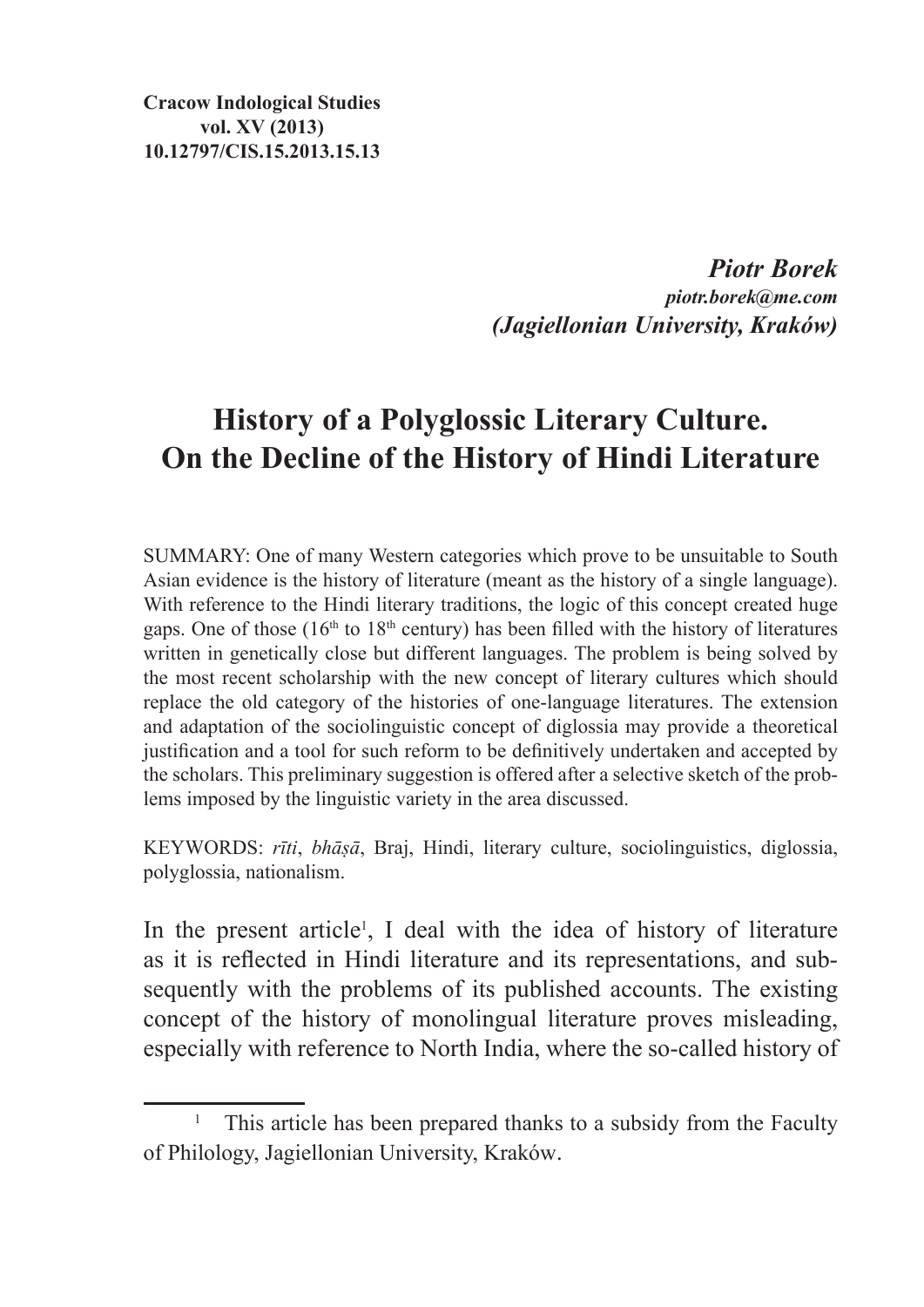Hindi literature prevalently comprises a number of important literary languages, such as Braj or Avadhi. I argue that their literary production was subsumed under the label of Hindi literature at the beginning of the  $20<sup>th</sup>$  century. The space that had been occupied by former literary languages has undergone the process of appropriation by Khariboli (*khaṛī bolī*) Hindi. This process, as I will show using mostly Vasudha Dalmia's argument, is a strongly ideological result of nationalist efforts. What justification for including several literatures under one Hindi label can be offered instead? The main aim of this article is to use the sociolinguistic concept of diglossia as the basis for such justification. This solution will consequently support the substitution of the monolingual frameworks of the history of literature with Sheldon Pollock's concept of literary cultures.<sup>2</sup>

## **Methodological inspiration**

The problem of incompatibility of some  $20<sup>th</sup>$  century Western methodologies adopted by humanities with the requirements for the study of non-European civilizations islikely to be faced by anyone who attempts to undertake the latter one from the very beginning of their endeavour. Modern thought contributed to the emergence of several dominant forms of science that tended to be based on empirical evidence limited to Europe or the Western world at best. Consequently and logically, no contemporary scholar working on an *exotic* culture should express astonishment when feeling that the range of material he deals with does not suit the methodology he hoped to apply. But even if such is the case, many a study proceeds with its reconstructions in spite of the fact that

<sup>&</sup>lt;sup>2</sup> By formulating my critique of the foundations of conventional histories of Hindi literature and their alternative justifications, I do not intend to suggest that Braj or Avadhi literary traditions have not been studied in their own right. This article is rather a contribution against the general tendency of writing monolingual histories of literature. Thanks to the argument of the polyglossic situation in North India, I would rather consider all of them to be several components of one wider tradition.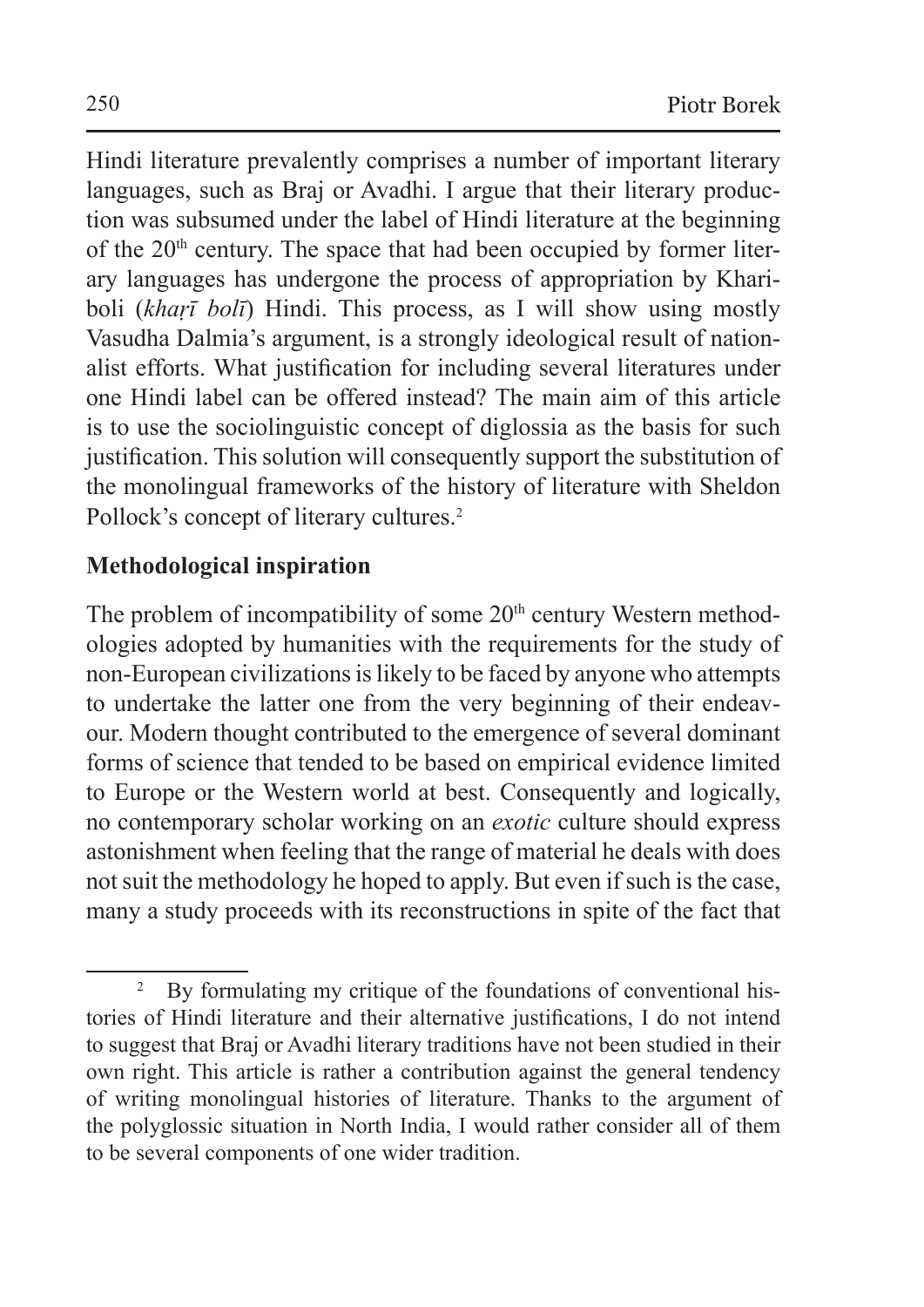its author is often aware of such drawbacks. This may be caused by personal ambitions or an academic ethos stemming from or imposed on such authors by their professional links to institutions, be it university or other. The authority of their predecessors might be an additional factor pervading the pride and tenacity, being ethnocentric in character.

A wide spectrum of such impositions was depicted and radically conceptualized as *theft* by Jack Goody (Goody 2006).

What has characterized European efforts, as in much simpler societies, has been the propensity to impose their own story on the wider world, following an ethnocentric tendency that emerges as an extension of the egocentric impulse at the basis of much human perception, and the capacity to do so is due to its *de facto* domination in many parts of the world (Goody 2006:13).

 The anthropologist proposes within this explanatory note a reason why Europe assumes the whole world should be expected to develop along the lines and patterns originating from the metropolis.<sup>3</sup> Although the above-cited critique concerns the *theft* of time and space, I consider it applicable to the history of literature, which is a discipline shaped in Europe in a way probably not seen by South Asia before the advent of Western domination.

## **An alternative concept**

The problems with South Asian literatures arise, as I am able to argue thanks to Goody's general concept of *theft*, due to the imposition of European categories on South Asian cultures. Those cultures have developed their own ways of dealing with the past and present but have been overshadowed in consequence of a range of historical processes

The term metropolis understood as the center of the colonial world is used here in a somehow allegorical sense, i.e. it refers to the European or so-called Western institutions and networks which elaborated the patterns that were then superimposed on or accepted by the other (predominantly non-Western) intellectual circles.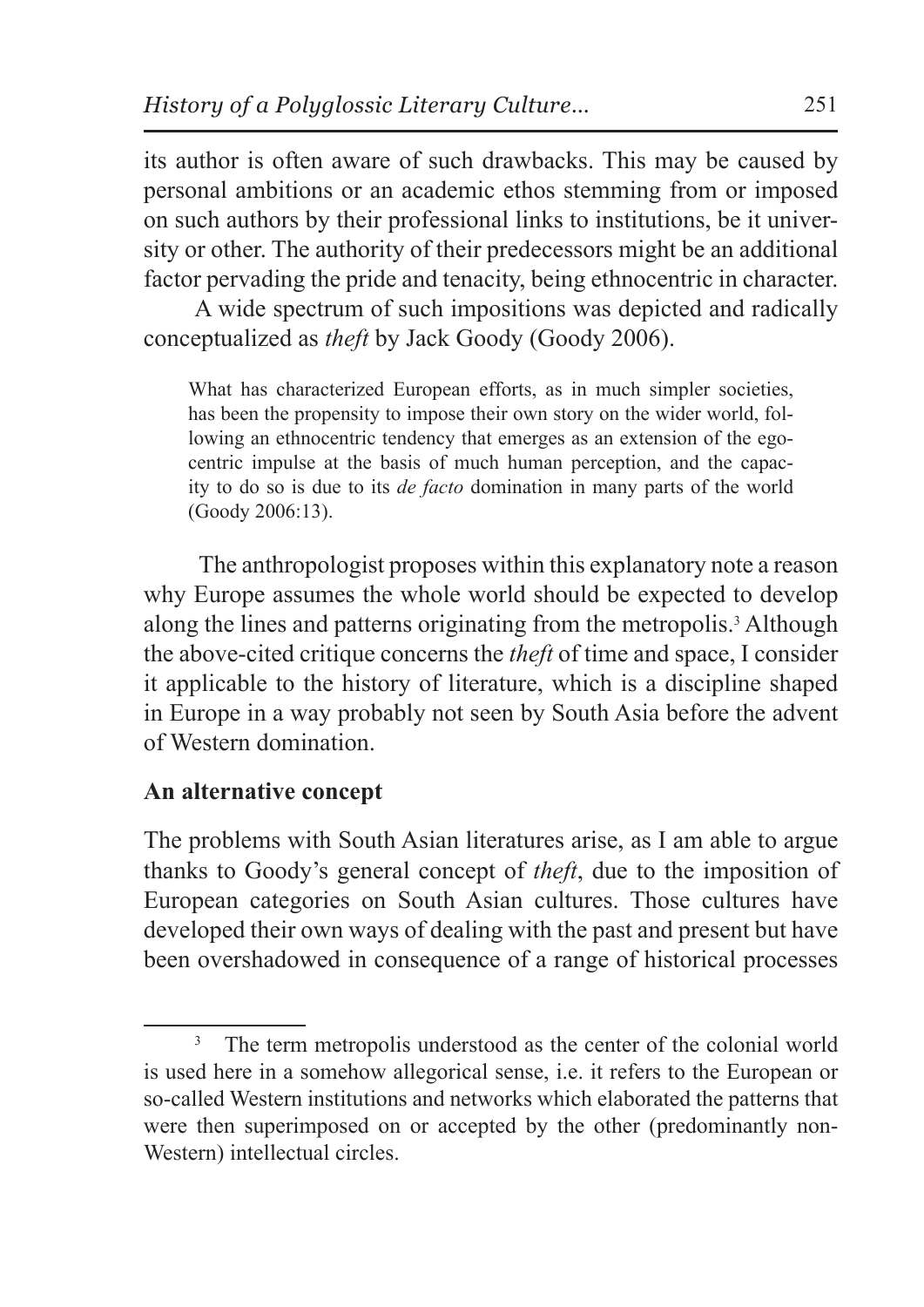conditioned by colonialism. What flaws can arise when some extraneous evidence is forcefully put into already established frames? The example I discuss here shows the outcomes of the incompatibility of the history of literature as a domain of human sciences with South Asian reality. There are several dilemmas that the researchers of Hindi literature need to struggle with at the very outset. My main interest concerns strictly the range of languages that should be included.<sup>4</sup> This issue underwrites a simple but vivid question: what in fact is Hindi? The Western need to categorize, therefore to rationalize, to simplify or to make everything match its own system of knowledge, requires from the historians of literature to name what they write in such a way so that it characterizes the content of their accounts as precisely as possible. And what if there is no name for that? And indeed this was and in a way still is the case with what we name Hindi, that is an ultra simplified concept, especially in reference to the literature.

A much wider concept than the history of literature in its conventional monolingual understanding is the idea of literary culture proposed by Sheldon Pollock. It legitimizes—unlike the former one —the co-existence of several language literatures under one label.

 There are good reasons for arguing—and many have argued this for the past two decades or more—that anything can be literature; that the term needs to be understood pragmatically rather than ontologically, as pointing to ways certain texts are used rather than defining what those texts inherently and essentially are (Pollock 2006: 2).

This way of understanding literature as a pragmatic entity contests linguistic features or language itself as the main factor deciding about the division of the literary scope. Therefore, such a definition of literature implicitly suggests that different languages may be part

The justification for including some languages into the wider tradition of Hindi belt, which I am proposing in this article, should be also helpful to solve the problem of the beginnings of Hindi literature. The latter is definitely an outcome of the linguistic variety specific to North India in this case.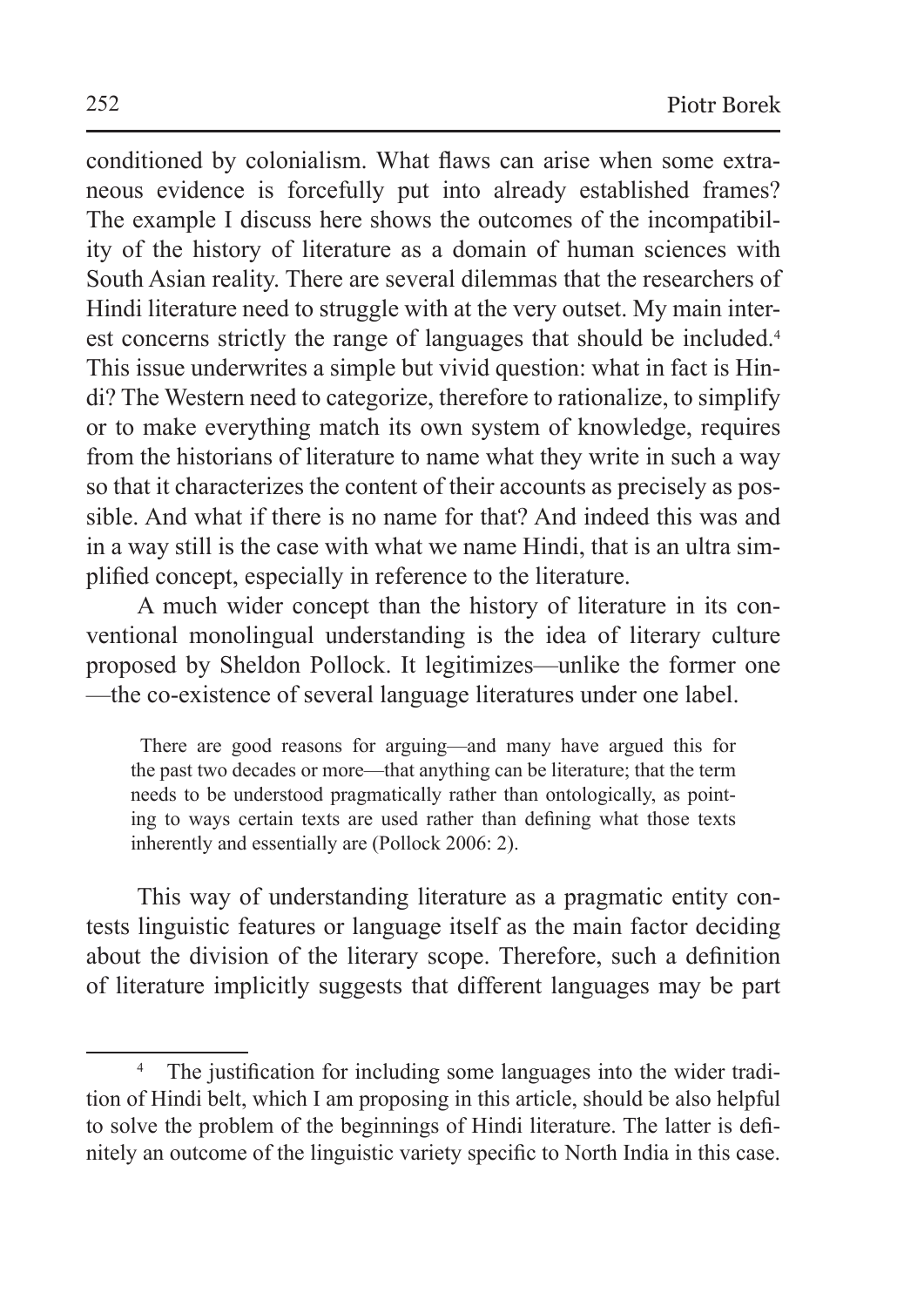of one literary culture. I assume that some common subjects, similar roles that the vernacular languages played at courts, in politics or in the religious life in the vernacular  $era<sup>5</sup>$  in North India are markers of their pragmatic intersections. Additionally, the literature composed in several languages used to gain interest of the listeners or readers within the same temporal and geographical space.

## **Hindi as generalization**

From the linguistic point of view, contemporary Hindi is an Indo-Aryan language, heir to the speech of Delhi (McGregor 2007: 946) known as Hindi or Hindui. Most of all, its grammar, but also the lexical roots, let us link the modern language with this pre-modern idiom used in North India. The term as presently understood covers a whole range of languages spoken in many Indian states from Rajasthan to Jharkhand and from Himachal Pradesh to Madhya Pradesh. Contemporary Hindi literature uses predominantly so-called Modern Standard Hindi that is based on the Khari Boli. It may again differ from writer to writer, depending on the authors' background, mostly in terms of the roots of the registers they apply—Sanskrit or Arabic/Persian, and this even leaving aside the debate on the Hindi-Urdu division. The problem of consistency and doubts of what the history of Hindi literature is appears due to the fact that many texts listed in the existing histories of Hindi literature have been written in various languages. Especially the accounts on the literary period(s) of Bhakti and Riti (*rīti*) refer to the texts written in the distinct forms of *bhāṣā* or *bhākhā.*<sup>6</sup> The lan-

<sup>&</sup>lt;sup>5</sup> Pollock's interest in literary cultures focuses on the binary concept of cosmopolitan and vernacular languages. The observations and comparisons between Europe and India led the scholar to distinguish two great periods in the history of the literary cultures. He calls them millennia. The first millennium after Christ is the period of cosmopolitan languages: Sanskrit and Latin, the second—vernacular (cf. Pollock 2006: 437–467).

The authors of the Riti and Bhakti texts used the term in both variants to name the vernacular language that became their main tool.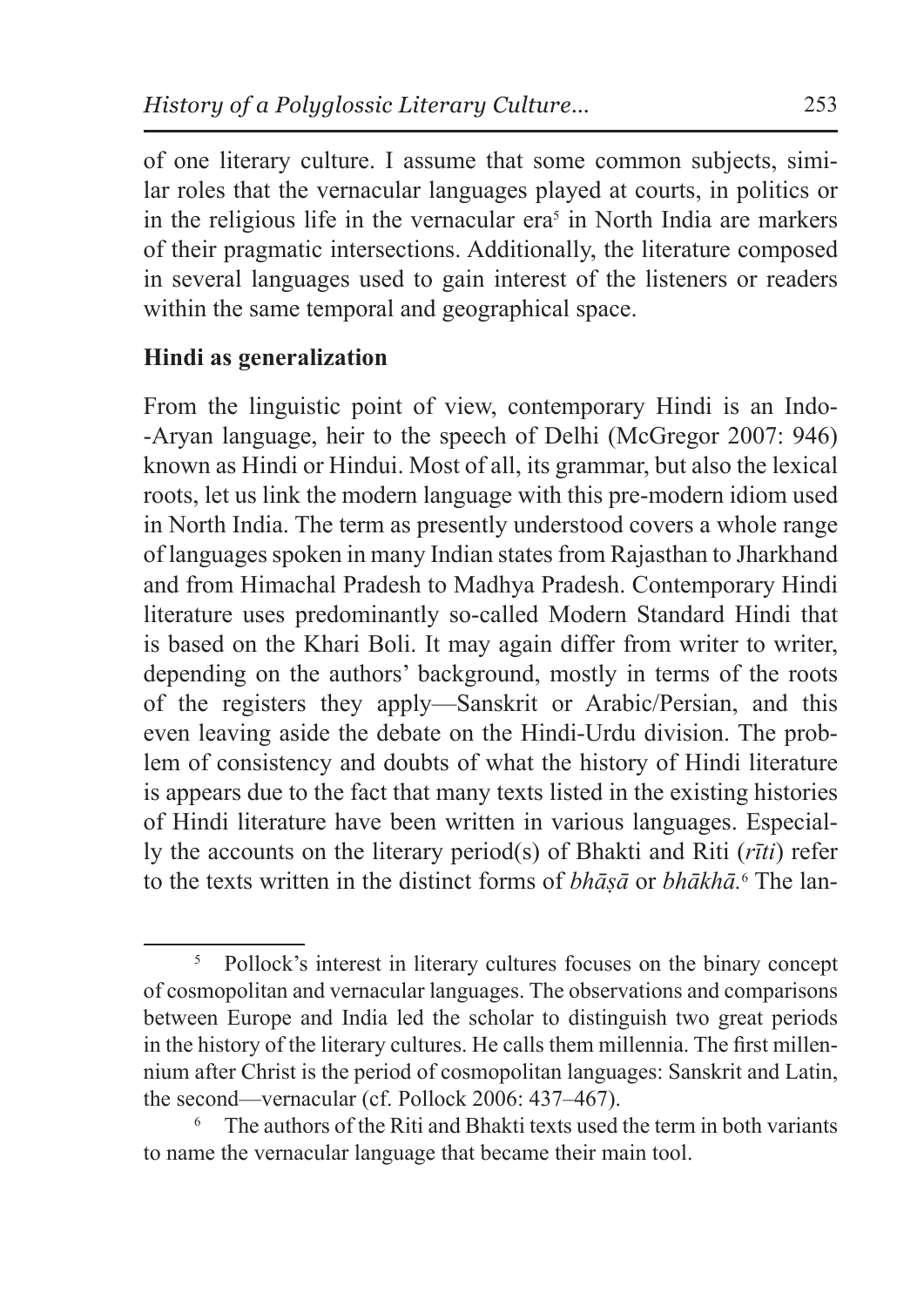guages identified as Braj (*braj*) or Avadhi (*avādhi*) are today virtually extinct as the medium for the contemporary literature. Therefore, from the linguists' perspective, most of the available histories of Hindi literature would be in fact the collective histories of many North Indian languages. What justifies then this vagueness or the hybrid content of the works of the literary historians of India?

## **Hindi as invention**

Hindi in the form that dominates in contemporary Indian literature did not develop only as a consensus negotiated between the writers' idiolects. It should be rather considered as a colonial-cum-nationalist product. The process of such formation is to be observed in the 19<sup>th</sup> and early 20<sup>th</sup> centuries and started, to put it emphatically, within concrete institutional frames. Fort William College was founded in 1800 in Calcutta with the initial idea to train colonial officers in Indian languages. The formation of the Hindustani language department held by John Gilchrist exposed the first need for generalization. The construction of a new category of one language was not only, as I have already suggested, a means to simplify and understand things, but also had two very practical reasons. First of all, colonial rule over India must have seemed extremely energy consuming without one national language. Secondly, it was virtually impossible to manage the whole range of languages and dialects within even such a big institutional project as Fort William College. Therefore, the choices had to be made. As Vasudha Dalmia points out in her book *The Nationalization of Hindu Traditions*,

The concept of a national language was initially introduced by the British and applied to the Indian situation. They found no single language which could claim national status. However, under the Mughals, it was the composite language, which went by the name of *hindavī* or *hindustanī,* which was understood in some measure across the breadth of the subcontinent. In the complex linguistic situation in the country, the British perception initiated a process which, in case of Hindustani, quickly led to the split and to the creation of Hindi and Urdu, as the national languages of Hindus and Muslims respectively, and to their subsequent development as two autonomous print languages. (Dalmia 1997: 146)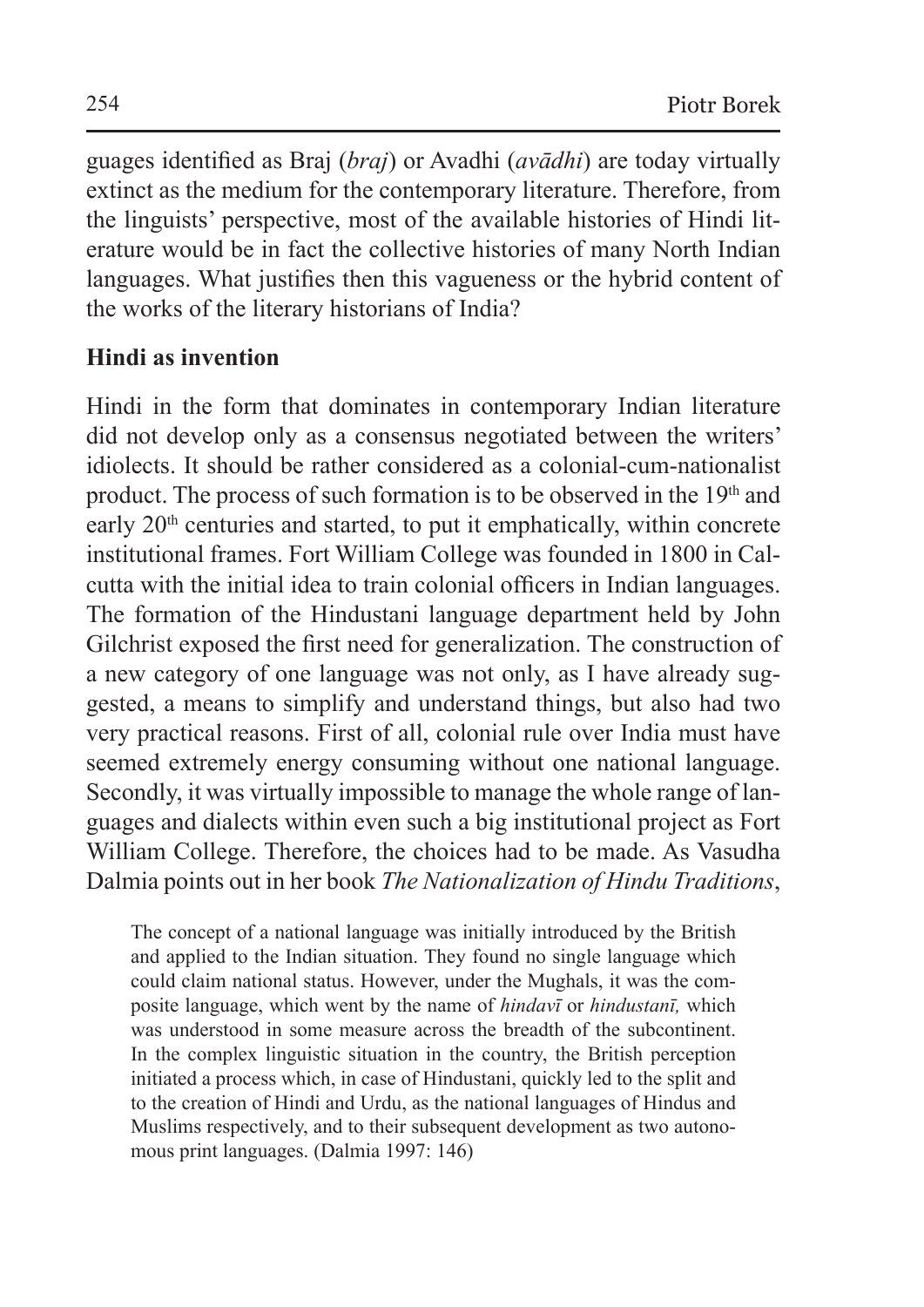As Dalmia argues, "[…] the British could obviously have no vested interest in either developing the regional languages as mediums of public communication or for that matter in propagating any single Indian language as the *lingua franca* of British India." The credit for enforcing the influence of Hindi goes in Dalmia's view to the nationalists:

After the mid-century, however, the concept of Hindi as the language of Hindus, with vast territorial and ideological aspirations, was appropriated by nationalists and henceforth developed almost exclusively by them (Dalmia 1997: 147).

She traces three stages of Hindi's constitution. The language underwent dichotomization (Hindi/Urdu), standardization and nationalist historicization. The last stage explains how it happened that the  $20<sup>th</sup>$  century literary historians incorporated Braj literature within the history of Hindi literature following the Western patterns.

The great ideological movement, which Hindi came to be associated with, was offered by the devotional bhakti movement, which came to be seen as the Hindu response to the threat posed by Islam (Dalmia 1997: 148).

Those arguments show that the scope of literatures to be observed in Shukla's (Shukla 2002, first published in 1929) and subsequent literary histories of Hindi is a Western type account biased by the nationalist ideas. From the historico-literary point of view, by no means can it be an argument for maintaining the account on the Braj literary production within what we call the history of Hindi literature today. The triple process as described by Dalmia is not so specific to North India only. Pollock's illustration of the idea of literary cultures with reference to French literature shows us that not identical, but at least analogical situations apparently had taken place in Europe as well: "[…] if languages come to distinguish nations, it is in part because nations are made by turning languages into distinctive national markers." (Pollock 2003: 11).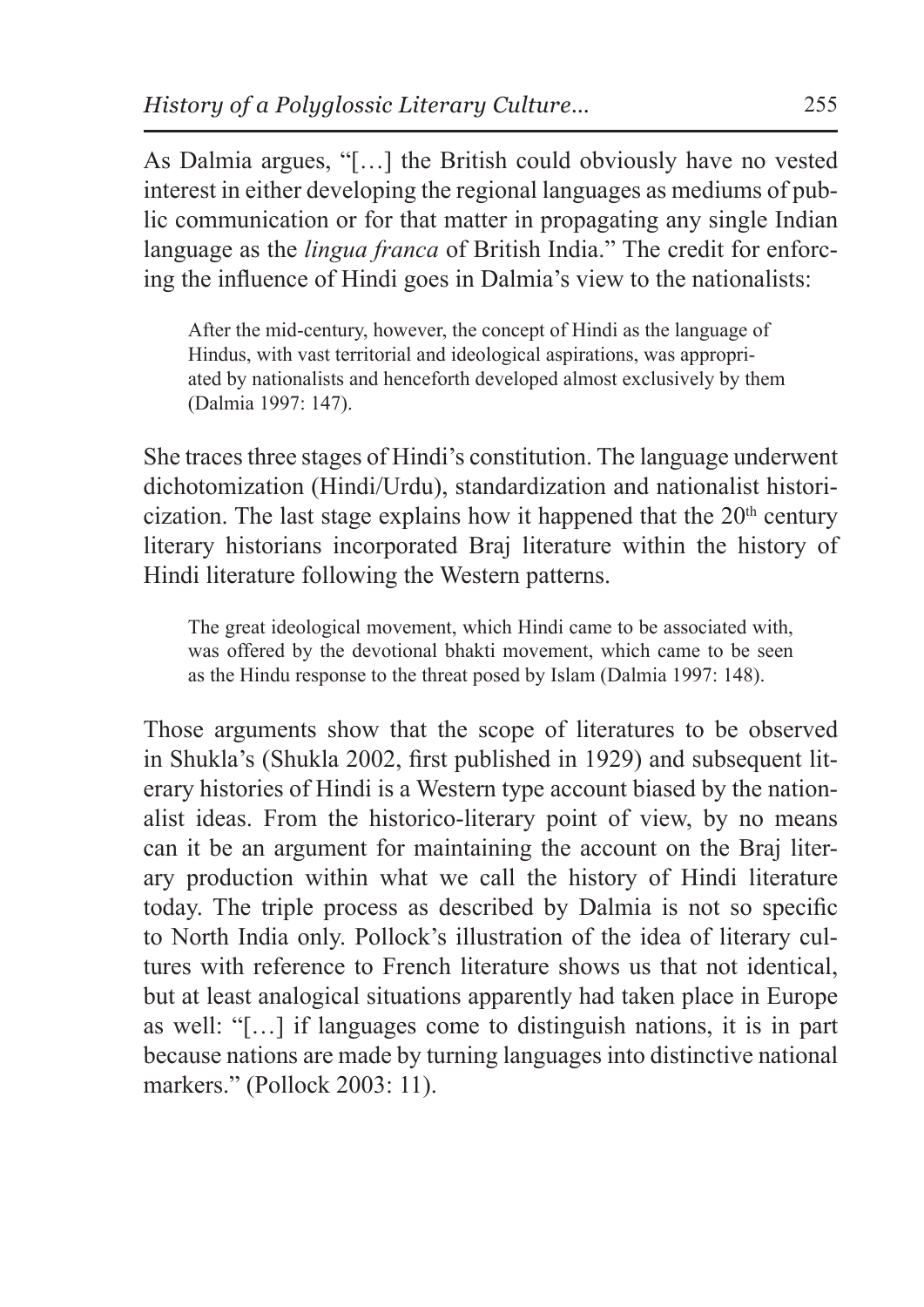#### **The tyranny of one language**

"Early Hindi novels of the late  $19<sup>th</sup>$  century mirror on the one hand the dedication to 'pure' Hindi as a vehicle of social reform and national (Hindu) identity, designing model characters with the purpose to educate the reading public."<sup>7</sup> This observation made by Barbara Lotz gives us the first idea about the early success of the Khari Boli and the colonial project.

The fact that the dominance of Hindi in its form initiated within the institutional frames of the Fort William College in the early 19<sup>th</sup> century was more the effect of its supporters' struggle for supremacy than a mere consensus between the writers' idiolects can be read from the defensive responses on the literary scene. As Valerie Ritter notices, "By 1928, criticism of Braj Bhasha was strong enough for Makhanlal Chaturvedi to write defensively (and incorrectly) in his review of Ratnakar's *Gangavataran* that 'the time of disrespect for Braj is over, the time for its renaissance is coming'" (Ritter 2010: 262). The most audible exponent of the nationalist idea to adopt one national language by rejecting the still rich variety of literary languages was Mahavir Prasad Dvivedi (1864–1938). The story of the repudiation of Braj language by "one of the most significant architects of Hindi modernity" has been convincingly presented by Allison Busch. As the editor of the most influential Hindi journal, Dvivedi possessed a powerful propaganda tool.

In a region where rigid grammar regimes had never dictated the uses of the vernacular language, *Sarasvatī* became a new authority on correct Hindi. And 'correct Hindi' would now have a highly circumscribed range. [...] Dvivedi set out to enthrone Khari Boli as the only legitimate form of Hindi literary expression. He implemented a draconian editorial policy for *Sarasvatī* magazine, accepting only Khari Boli poetry submissions (Busch 2011: 220–221).

Barbara Lotz, seminar in Cracow, 11/04/2013: "Whose language is it anyway? A brief literary journey through the Hindi Urdu Controversy." The excerpt is part of the invitation abstract of the lecture.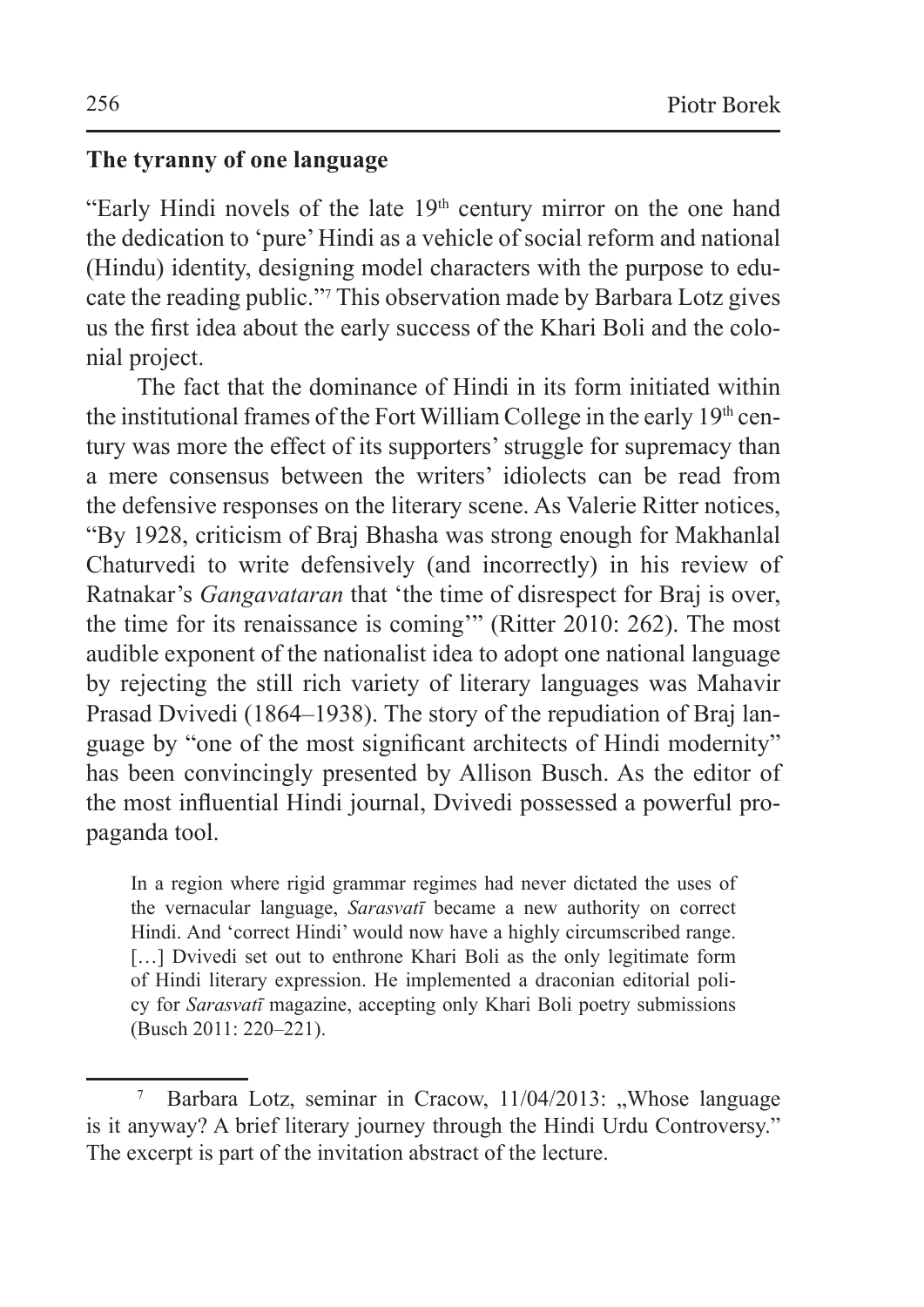As Busch states, his influential essay "Kavikartavya" published in 1901 "was larded with disdain for Braj" (Busch 2011: 221). His argument that the Braj poetry was not much more than a continuous repetition of always the same outdated threads became influential enough to kill the interest of the future historians if not in Braj than at least in Riti courtly literature. "Khari Boli was perhaps not beautiful the way Braj was […], but it had modern utilitarian values." (Busch 2011: 222) Therefore, Khari Boli was projected as a better vehicle for the modern prose, again for nationalist purposes. It is not unjustified to suggest that its success lay partially in the lack of its popularity in the early modern era, equal to Braj. From the colonial and nationalist points of view, the poetical themes of Braj literature were perceived feminine enough to fail to serve the heavy nationalist discourse.

In *The Modern Vernacular Literature of Hindustan* published in 1889, George Abraham Grierson called the new Hindi language a wonderful hybrid invented by Europeans (Grierson 1889: 197). But at the same time he notices what kind of artificial construct this pure Hindi was. The new medium of literary prose "has been adopted all over Hindustan as the lingua franca of Hindus, for a want existed which it fulfilled." (Grierson 1889: 197) He does not specify how and who exposed such a want, whether the Indians or the colonial power, but notices the failure of this nobody's vernacular to become the language of poetry. Grierson, who was probably the most competent European to express his view on the then state of Hindi literature, confirms that the influence of the new language was the result of the deliberate struggle even before Dvivedi's propaganda: "The greatest geniuses have tried and it has been found wanting at their hands." (Grierson, 1889: 197).

## **Diglossia/polyglossia**

Grierson's above-cited description reveals the co-existence of different languages within the same literary culture and—what is important here—both of them shared to some extent the same function of vehicles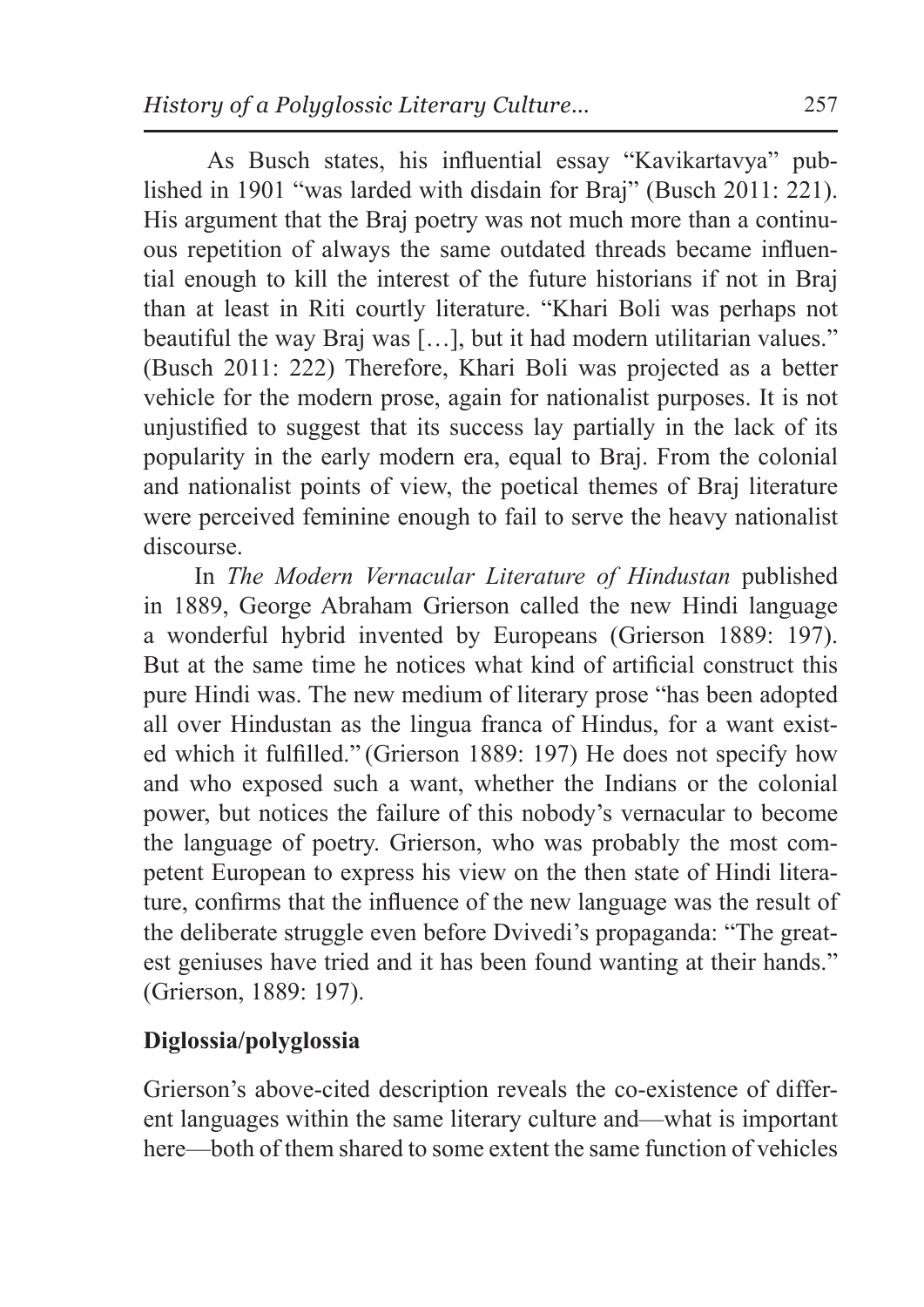for literature. The specific distortion that characterized the situation in Grierson's times derives from the fact that prose developed in Hindi, whereas poetry was still being written in the "better grounded" literary vernaculars, with the dominance of Braj. To describe this situation I propose to adapt for our (or literary historians') purpose the term diglossia*.* The studies on diglossia have already become a recognizable branch of sociolinguistics. The word was introduced into English and defined in 1959 by Charles A. Ferguson as a "relatively stable language situation in which, in addition to the primary dialects of the language (which may include standard or a regional standards) there is a divergent highly codified superposed variety" (Ferguson 1966: 435). Ferguson's definition of highly codified superposed dialect may raise some doubts about the applicability of the term to the Braj-Hindi situation, but the theory based in its origins on the studies on four pairs of dialects (Swiss German & German, French & Creole, classical & Egyptian Arabic, *katharévusa* and modern Greek with the fifth of Tamil given as the perfect model) had been left as an open concept or proposition and later on successively developed. The most significant steps to be observed for our purpose are further extensions of the sociolinguists' working area not only from dialects to the pairs of genetically close languages, but also to the pairs constituted by relatively distant languages (Fishman 1970: 73–89; a brief sketch of the related extended studies on diglossia in Schiffman 1997: 208–216).<sup>8</sup> Diglossia in the context of the literary cultures in North India, as I briefly propose, would be the co-existence of two literary languages in the same time, space and society.<sup>9</sup> Additionally, whereas diglossic societies make

<sup>&</sup>lt;sup>8</sup> As I aim here to propose the use of the term diglossia for the description of the discussed situation of Braj, it is for a different occasion that I leave the detailed comparison of Ferguson's model and of the later extended characteristics of diglossic evidence with the features of the languages forming a bi-pole situation of the literary culture in North India.

<sup>9</sup> Although I assume it would be possible to compare Sheldon Pollock's cosmopolitan–vernacular relation with Ferguson's H(igh) language vs. L(ow) language model (Fergusson 1966: 430), the  $19<sup>th</sup>$  century Braj-Hindi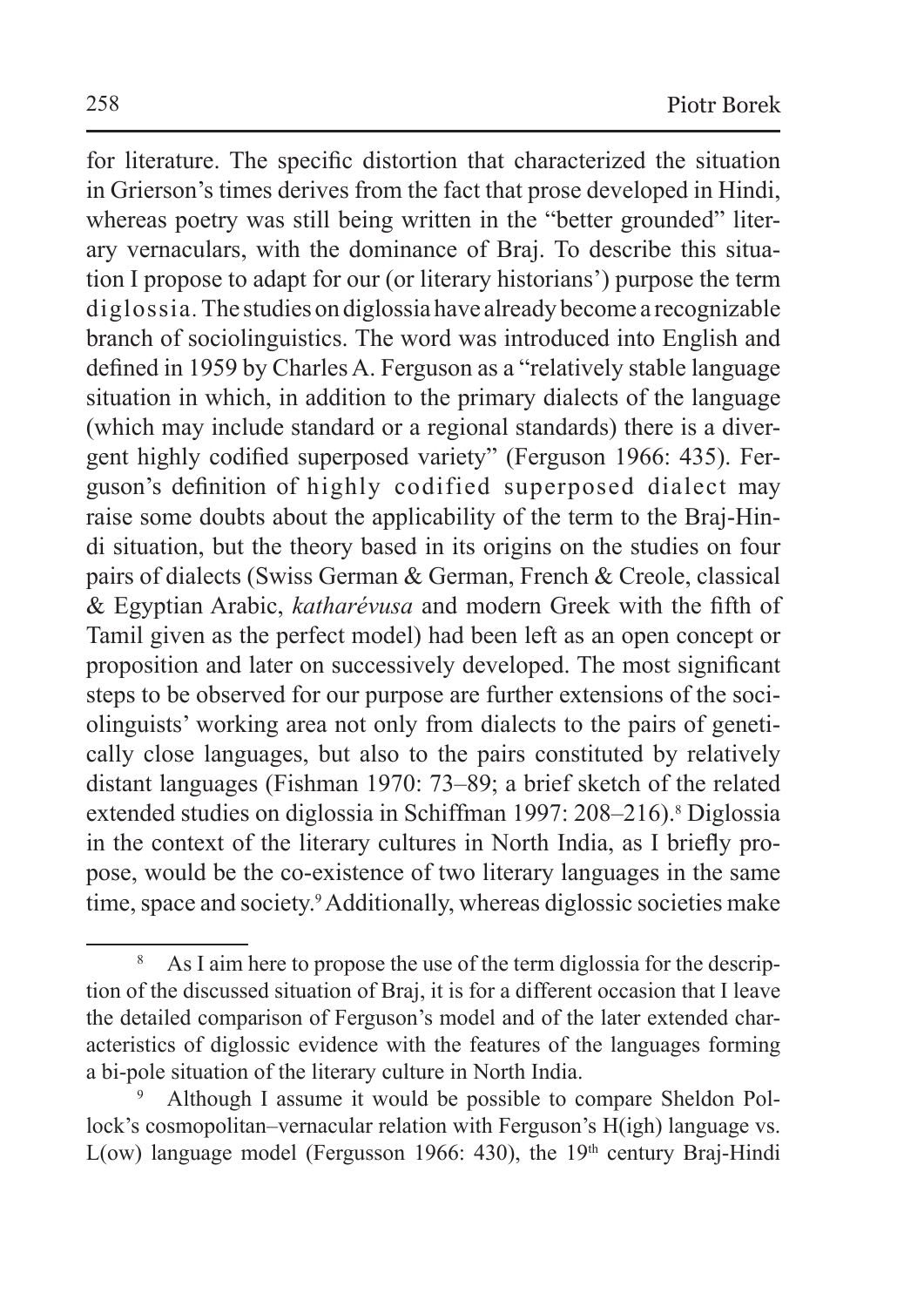use of two varieties of idioms, one might need a more sophisticated concept or at least another extension of it to polyglossia10 to describe accurately what we encounter in South Asia. The proposed application of the sociolinguistic tool of diglossia to literary histories obviously requires the inclusion of the written material whereas Ferguson's concept had been elaborated on the basis of oral evidence.

The reality of the di- or polyglossic literary culture existing in the 19th century was nothing new on Indian soil. Some lack of understanding of this specific feature of North India, if not of the whole Indian civilization, lay beneath another argument of Dvivedi's struggle for Hindi's supremacy. According to Allison Busch this phenomenon "appeared to Dvivedi a bizarre and illogical division of linguistic and literary labor" (Busch 2011: 221). Generations of litterateurs needed to accustom the new idiom to different literary forms. But the origins of the division disdained by Dvivedi are not to be seen exclusively in the somewhat artificial imposition within Fort William College's agenda. According to Philip Lutgendorf,

The North Indian verbal artist can enrich his performance by drawing on a wide range of spoken and literary dialects. The parallel vocabularies of Sanskrit, Perso-Arabic, and regional dialects such as Bhojpuri, Avadhi, and Braj Bhasha offer the gifted performer terms and idioms appropriate to various rhetorical strategies (Lutgendorf 1991: 190).

 The abilities of the poets in the contemporary Hindi-speaking areas to use consecutively different registers may already raise the alarm that the one-language literature with which we are familiar with in the Western world is not the reality we should forcefully seek for in India. Lutgendorf provides also a more historical picture of

situation is not so clear and requires at least some additional explanation to fit even the actual definitions of diglossia.

<sup>10</sup> The meaning of the term polyglossia is consequently drawn from sociolinguistics, as the extension of diglossia, i.e. obviously with no relation to Bakhtin's heteroglossia/polyglossia concept, better known to literary historians.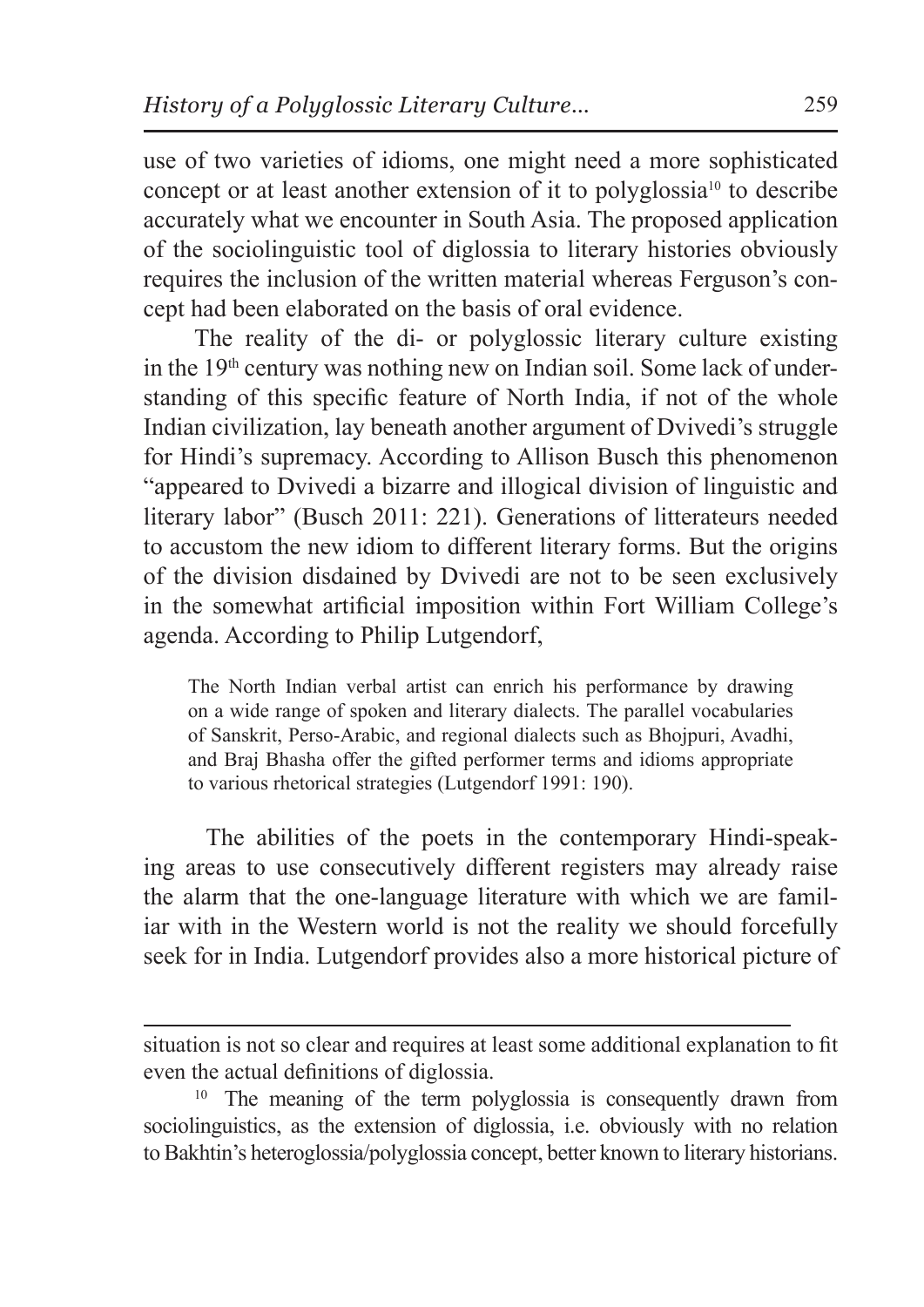the literary culture which, as I anticipated, did not inform the formation of 20<sup>th</sup>-century Western methodologies with its empirical evidence. As if in response to Dvivedi's nationalist argument against the coexistence of two languages within the same literature, Lutgendorf notes that

Indians are often bi- or trilingual and relatively comfortable with variant dialect patterns. The fact that Braj Bhasha and Avadhi, in their pure forms, were spoken by relatively few people at any given time did not prevent poetry in these languages from being widely enjoyed. Indeed, until this century  $[20<sup>th</sup>]$ , these dialects, together with Urdu, were the preferred media of poetry; a person who wished to express poetic sentiments switched into one or another of them, just as Banarasis shift back and forth between Bhojpuri, Khari Boli, and Urdu, according to the context and the person being addressed. We may compare this multivocality to that in the American musical idiom, where, for the expression of certain conventional sentiments, white northern singers assume a southern or African American dialect and accent. (Lutgendorf 1991: 417–418)

Lutgendorf's multivocality becomes here the proposed polyglossia if one consider that the idioms are used or rather chosen with respect to their function.

The concept of diglossia or polyglossia that existed in early modern North India gives us, therefore, a non-nationalist reason to maintain both Braj or Avadhi literatures within the frames of what we understand as *Hindi literary culture*.

## **Riti as once a dominant Hindi tradition**

The argument for diglossia as a specific feature of the literary cultures of India gives us a fresh perspective on both Bhakti and Riti styles and especially on their legitimacy to be part of the history of Hindi literature. Both literary styles, or trends, occupy a vast space in the history of Hindi literature although their main linguistic vehicle is Braj or its dialectical variants. Although there is no apparent evidence that the contemporaries of Bhakti and Riti authors valued any of those styles more than the other, the modern or nationalist discourse showed more disre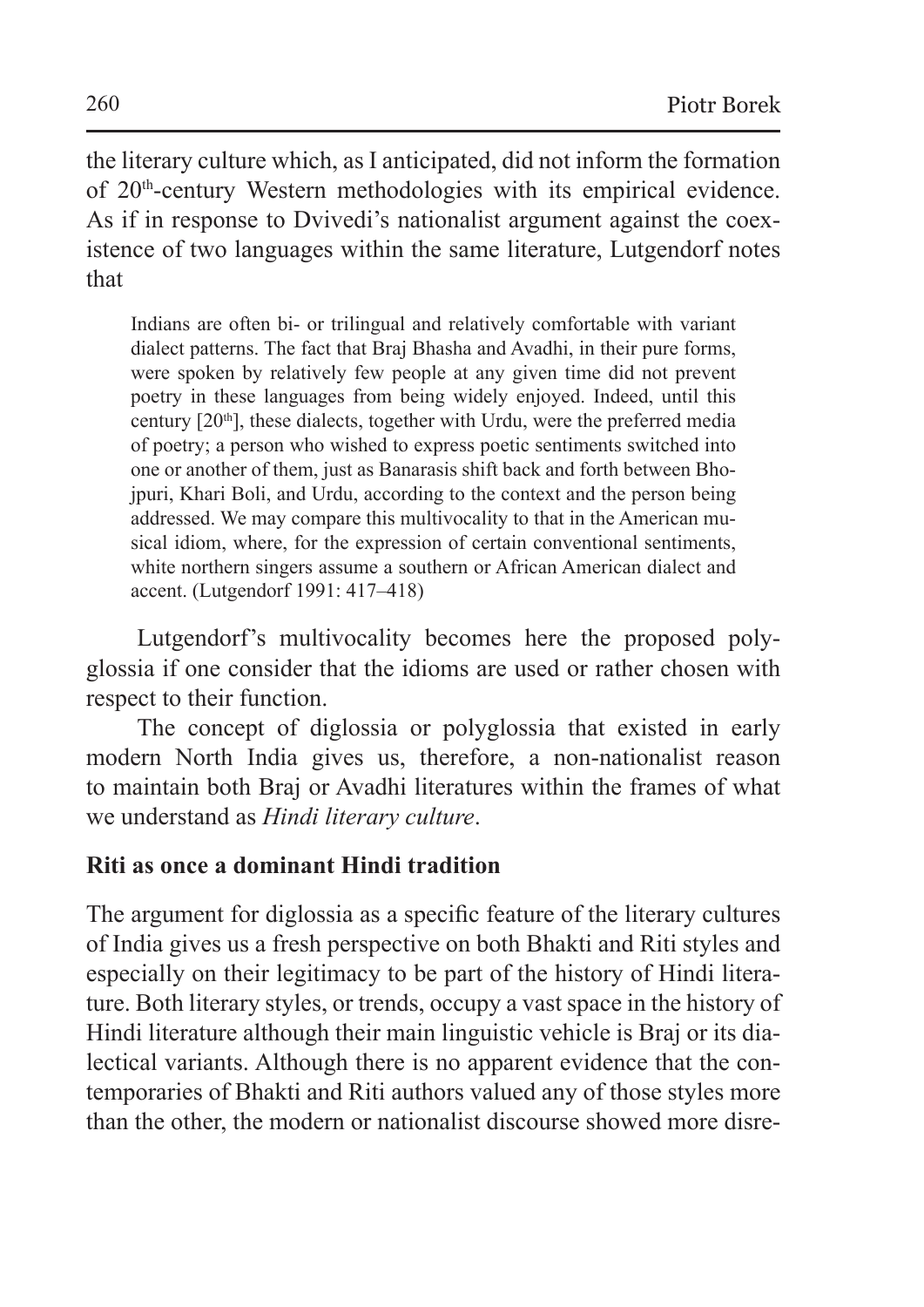spect to Riti, considering it a vain entertainment, whereas Bhakti could still enjoy appreciation due to the dominant themes of spiritual values.

The original land of Braj as a spoken language is probably the Braj district, an irregular strip of land that stretches from Agra to Aligarh. But taking it as a literary idiom, according to the data on the earliest available texts written in this language, one should immediately spread its original range at least as far as Gwalior. In the  $15<sup>th</sup>$  century this city was the centre of activity of Vishnudas (visnudās), the first noted poet writing in Braj, and it is where this language was used for official purposes at the court of Tomaras (Stasik 2000:150–151).

The Riti vernacular literature is presented in most of modern accounts as a separate period of literature, distinct from Bhakti. Its beginnings are bound with the poet Kesavdas of the late  $16<sup>th</sup>$  and early 17th centuries, who operated in Orccha and Jhansi. Although Bhakti literature was by no means limited to its initial lengthened strip of the Braj district, the geographical spread of Riti can serve as a significant indicator of the range of the Braj language, for its literary production was in many cases closely tied to the courts which might have heavily supported the authors. Riti's strictly secular character and the relation of the authors to the rulers whom they served suggest that Braj was the main component of the diglossic or polyglossic schema of many North Indian literary cultures. Although the proximity of Keśavdas's main area of activity to theBraj district, i.e. the possible presence of Braj as a spoken idiom at those courts, might weaken the argument, it is hard to question the diffusion of Braj as a language parallel to the popular idioms of many regions since the late  $17<sup>th</sup>$  century. The most convincing cases supporting the idea of the rising cosmopolitan character of Riti literature come from the distant courts of Lakhpati Simha  $(1741-1761)$  and Shivaji Bhonsle. The significant case of the 18<sup>th</sup> century court in Kutch in the remote Gujarat illustrated lately by Françoise Mallison discovers not only the presence of single poets supported by the court, but a whole institution promoting the study of the Braj language. Lakhpati, the ruler and patron of the arts in a relatively isolated region of Kutch, is himself credited with the authorship of five major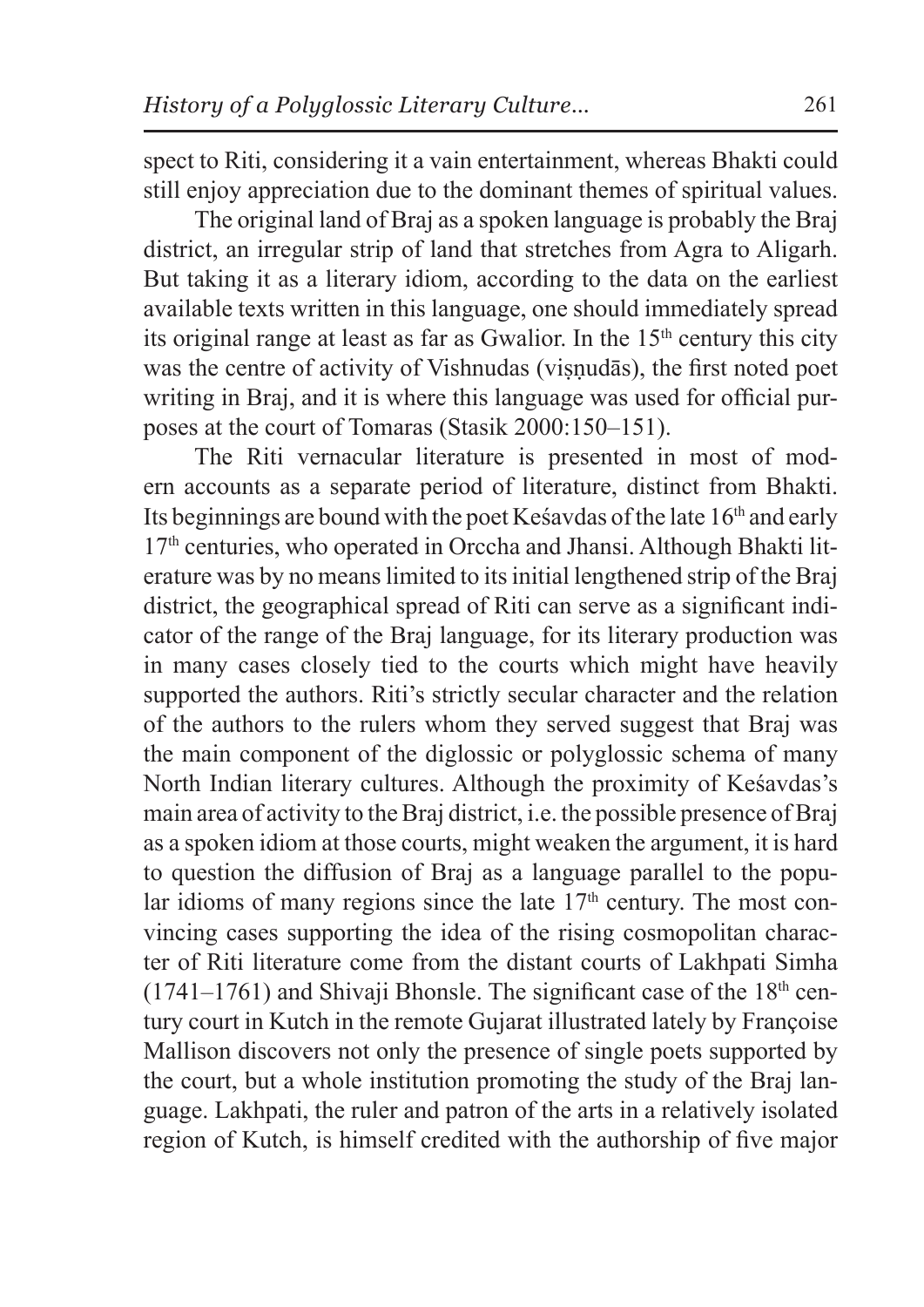works in Braj. He founded also the Bhuj Language School. "The institution was entirely financed by the government […] but neighboring rulers from Rajasthan sometimes agreed to pay the fees of the bardic students sent by them" (Mallison 2011: 173). It would be somewhat strange to assume that the rulers enjoyed listening to poetry which they could not understand. In the Gujarat case we are faced with the activity and the enormous production of manuscripts, the list of which was recorded at the time of the last Jain ācārya (around 1876). Another significant literary heritage that contributes to the argument of the coexistence of at least two complementary languages within one literary culture is to be found among the works of Bhushan Tripathi (*bhūṣaṇ tripāṭhī*), one of the four Tripathi brothers (all of them writers). Bhushan served at the court of Orccha, but then shifted, if we should believe his accounts—for financial reasons—to the court of the Maratha ruler Shivaji Bhonsle. Shivaji hosted also poets composing in Marathi and Sanskrit. We still do not know if the works of Bhushan were ever enjoyed in the site of its creation, or even to what extent they were understood. Nevertheless, his presence in that distant country proves at least that Braj must have been a powerful vehicle of literature and served some larger purposes.

### **Conclusion**

Braj has certainly become a cosmopolitan idiom that has enjoyed a wide interest in many remote areas in North and Western parts of the subcontinent. The spread of Riti literature, as was invited by the courts where Braj was not necessarily the spoken vernacular, indicates that understanding literary cultures in North India cannot be limited to single languages the writings of which developed independently. The coexistence of two or more languages within one literary culture that might be characterized with an expanded concept of diglossia is the phenomenon that characterized those cultures' formation. This specific feature not anticipated by most of Western historians of literature suggests considering Hindi literature not as a history of one language whose tradition developed along a single line, but rather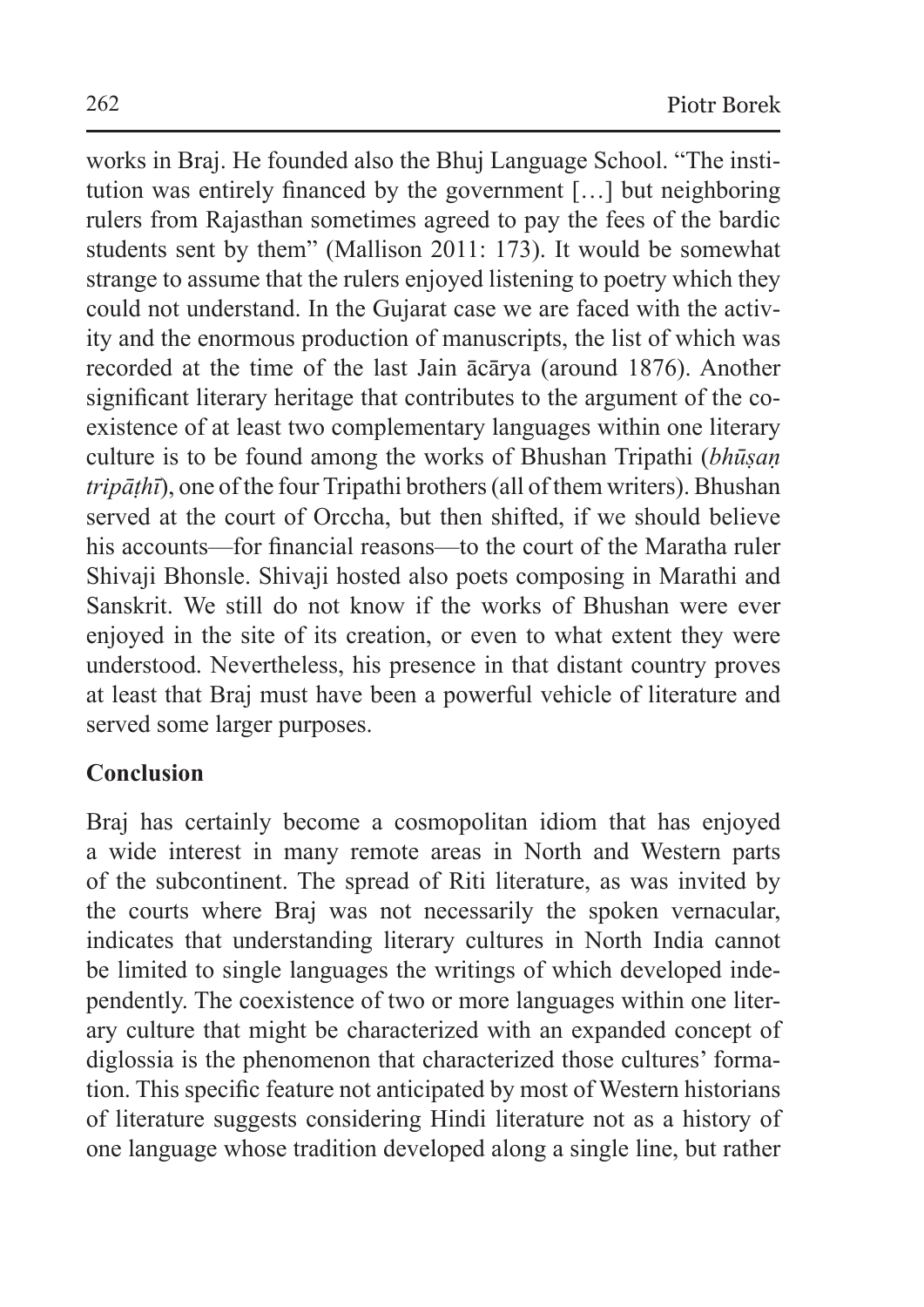as a history of polyglossic literary culture. In this respect modern Hindi gains full legacy to acknowledge Braj and Avadhi as its cultural predecessors. However, it is important to note that this literary culture is geographically and chronologically limited to the space where several languages co-existed, i.e. were understood or at least played significant esthetical, political or social roles within the same society.

#### **References:**

- Busch, A. 2011. *Poetry of Kings. The Classical Hindi Literature of Mughal India*. Oxford–New York: Oxford University Press.
- Dalmia, V. 1997. *The Nationalization of Hindu Traditions. Bhāratendu Hariśchandra and Nineteenth-century Banaras*. Delhi: Oxford University Press.
- Ferguson, Ch. A. 1966. Diglossia, Language, Culture and Society. In: D. H. Hymes (ed.). *Language in culture and society: A Reader in Linguistics and Anthropology*. New York: Harper & Row: 429–439.
- Fishman, J. A. 1970. *Sociolinguistics. A Brief Introduction*. Rowley: Newbury House Publishers.
- Goody, J. 2006. *The Theft of History*. Cambridge: Cambridge University Press.
- Grierson, G. A. 1889. *The Modern Vernacular Literature of Hindustan*. Calcutta: The Asiatic Society.
- Kieniewicz, J. 2003. *Wprowadzenie do historii cywilizacji Wschodu i Zachodu*. Warszawa: Dialog.